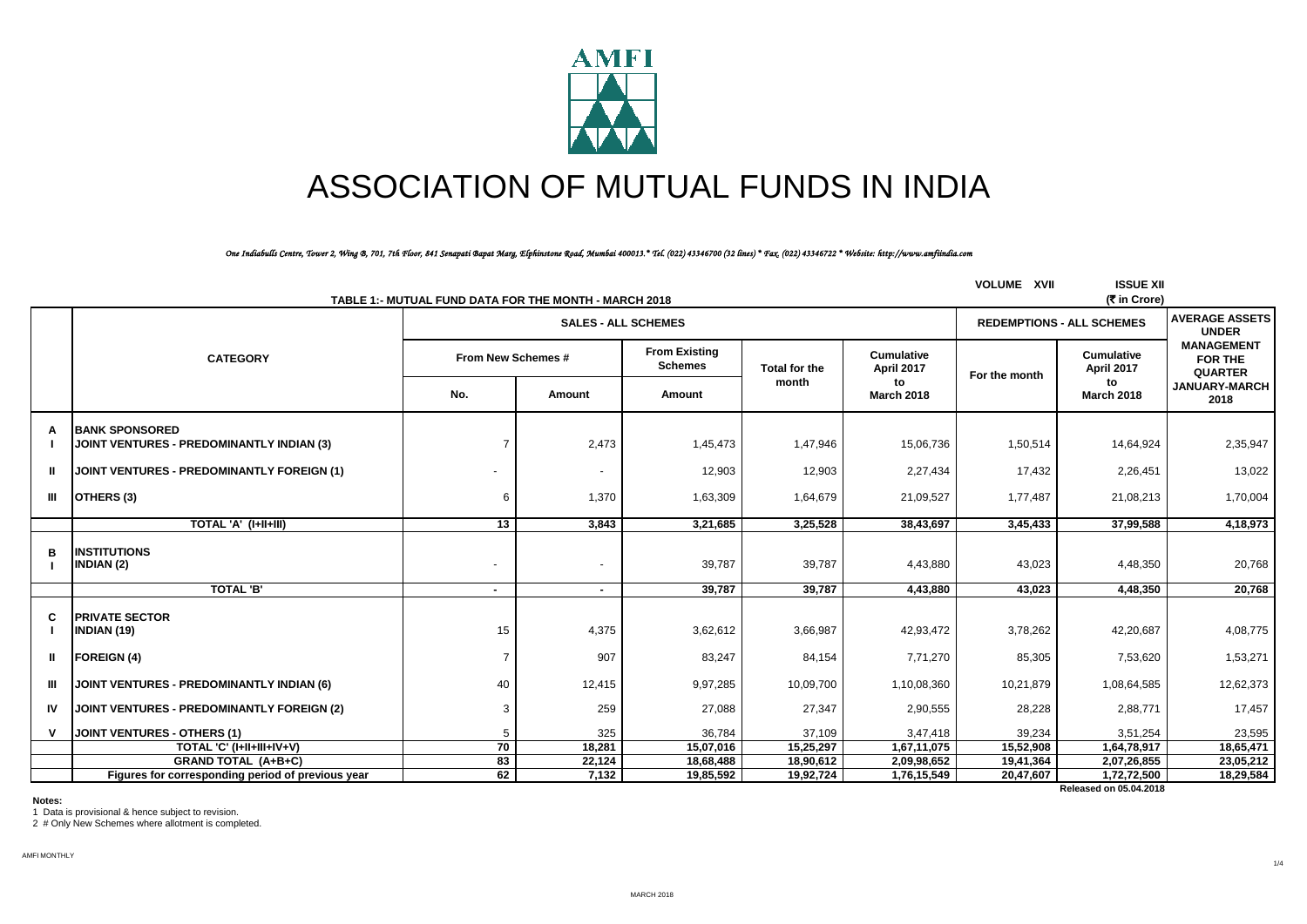#### **TABLE 2:- SALES DURING THE MONTH OF MARCH 2018 - TYPE AND CATEGORY WISE 2.1 \*NEW SCHEMES LAUNCHED (ALLOTMENT COMPLETED)**

|                                 | $(5$ in Crore)<br>2.1 *NEW SCHEMES LAUNCHED (ALLOTMENT COMPLETED) |          |                      |                  |                      |                                      |                      |        |  |
|---------------------------------|-------------------------------------------------------------------|----------|----------------------|------------------|----------------------|--------------------------------------|----------------------|--------|--|
|                                 |                                                                   | Open End |                      | <b>Close End</b> |                      | <b>Interval Fund</b><br><b>TOTAL</b> |                      |        |  |
|                                 | <b>No.of Schemes</b>                                              | Amount   | <b>No.of Schemes</b> | Amount           | <b>No.of Schemes</b> | Amount                               | <b>No.of Schemes</b> | Amount |  |
| <b>INCOME</b>                   |                                                                   | 101      | 72                   | 19,422           |                      | -                                    | 73                   | 19,523 |  |
| <b>INFRASTRUCTURE DEBT FUND</b> |                                                                   |          |                      |                  |                      |                                      |                      |        |  |
| <b>IEQUITY</b>                  |                                                                   |          |                      | 1,899            |                      |                                      |                      | 1,899  |  |
| <b>BALANCED</b>                 |                                                                   |          |                      |                  |                      |                                      |                      |        |  |
| <b>LIQUID/MONEY MARKET</b>      |                                                                   |          |                      |                  |                      |                                      |                      |        |  |
| <b>GILT</b>                     |                                                                   |          |                      |                  |                      |                                      |                      |        |  |
| <b>IELSS - EQUITY</b>           |                                                                   |          |                      | 667              |                      |                                      |                      | 667    |  |
| <b>GOLD ETF</b>                 |                                                                   |          |                      |                  |                      |                                      |                      |        |  |
| <b>OTHER ETFS</b>               |                                                                   | 35       |                      |                  |                      |                                      |                      | 35     |  |
| <b>FUND OF FUNDS INVESTING</b>  |                                                                   |          |                      |                  |                      |                                      |                      |        |  |
| <b>TOTAL</b>                    |                                                                   | 136      | 81                   | 21,988           |                      |                                      | 83                   | 22,124 |  |

#### **\*NEW SCHEMES LAUNCHED :**

| <b>OPEN END INCOME:</b>         | Mirae Asset Short Term Fund                                                                                                                                                                                                                                                                                                                                                                                                                                                                                                                                                                                                                                                                                                                                                                                                                                                                                                                                                                                                                                                                                                                                                                                                                                                                                                                                                                                                                                                                                                                                                                                                                                                                                                                                                                                       |
|---------------------------------|-------------------------------------------------------------------------------------------------------------------------------------------------------------------------------------------------------------------------------------------------------------------------------------------------------------------------------------------------------------------------------------------------------------------------------------------------------------------------------------------------------------------------------------------------------------------------------------------------------------------------------------------------------------------------------------------------------------------------------------------------------------------------------------------------------------------------------------------------------------------------------------------------------------------------------------------------------------------------------------------------------------------------------------------------------------------------------------------------------------------------------------------------------------------------------------------------------------------------------------------------------------------------------------------------------------------------------------------------------------------------------------------------------------------------------------------------------------------------------------------------------------------------------------------------------------------------------------------------------------------------------------------------------------------------------------------------------------------------------------------------------------------------------------------------------------------|
| <b>OPEN END OTHER ETFS:</b>     | <b>DSP BlackRock Liquid ETF</b>                                                                                                                                                                                                                                                                                                                                                                                                                                                                                                                                                                                                                                                                                                                                                                                                                                                                                                                                                                                                                                                                                                                                                                                                                                                                                                                                                                                                                                                                                                                                                                                                                                                                                                                                                                                   |
| <b>ICLOSE END INCOME:</b>       | Aditya Birla Sun Life FTP - Series PG (1148 days), Series PH (1143 days), Series PI (1140 days), Series PJ (1135 days), Series PK (1132 days), Series PM (1141 days), Series PN<br>(1135 days), Series PO (1140 days) and Series PR (1134 days); Canara Robeco Capital Protection Oriented Fund - Series 9; DHFL Pramerica Fixed Duration Fund - Series AP,<br>Series AQ, Series AR, Series AT and Series AU; DSP BlackRock FMP - Series 222 - 3M, Series 223 - 39M, Series 224 - 39M, Series 226 - 39M and Series 227 - 39M; Franklin India<br>FMPs - Series 3 - Plan B (1139 days), Plan C (1132 days) and Plan D (1132 days); HDFC FMP 92D March 2018(1) Series 39, 1143D March 2018(1) Series 39, 1145D March 2018(1)<br>Series 39, 1147D March 2018(1) Series 39, 1150D March 2018(1) Series 39, 1177D March 2018(1) Series 39 and 1208D March 2018(1) Series 39; HSBC Fixed Term Series 131,<br>Series 132 and Series 133; ICICI Prudential FMP Series 82-1157 days Plan J, 1185 days Plan N, 103 days Plan O, 1136 days Plan P, 1175 days Plan Q, 1170 days Plan R, 1135 days<br>Plan S, 1135 days Plan U and 1135 days Plan V; IDFC Fixed Term Plan Series 140, Series 141, Series 142 and Series 144; Invesco India FMP Series 30 - Plan D, Series 31 - Plan A<br>and Plan B: Kotak FMP Series 218, Series 219, Series 220, Series 221, Series 223 and Series 224; Reliance Fixed Horizon Fund - XXXVI- Series 5, Series 6, Series 7, Series 8 and<br>Series 9; SBI Debt Fund Series C-11 (91 Days), Series C-12 (1122 Days), Series C-13 (91 Days) and Series C-14 (1122 Days), SBI Dual Advantage Fund - Series XXVII; Tata FMP<br>Series 53 Scheme A and Scheme B; UTI- Fixed Term Income Fund - Series XXVIII - X (1153 Days), XI (1161 Days), XII (1154 Days), XIII (1134 Days) and XIV (1147 Days) |
| <b>CLOSE END EQUITY:</b>        | Aditya Birla Sun Life Resurgent India Fund - Series 6; Axis Capital Builder Fund - Series 1 (1540 days); DSP BlackRock A.C.E. Fund - Series 2; IDFC Equity Opportunity - Series 5 and<br>Sundaram Emerging Small Cap Series I                                                                                                                                                                                                                                                                                                                                                                                                                                                                                                                                                                                                                                                                                                                                                                                                                                                                                                                                                                                                                                                                                                                                                                                                                                                                                                                                                                                                                                                                                                                                                                                     |
| <b>ICLOSE END ELSS-EQUITY :</b> | ICICI Prudential Long Term Wealth Enhancement Fund; SBI Long Term Advantage Fund - Series V; Sundaram Long Term Tax Advantage Fund Series III and UTI Long Term<br>Advantage Fund - Series VII                                                                                                                                                                                                                                                                                                                                                                                                                                                                                                                                                                                                                                                                                                                                                                                                                                                                                                                                                                                                                                                                                                                                                                                                                                                                                                                                                                                                                                                                                                                                                                                                                    |

| 2.2 EXISTING SCHEMES            |                      |           |                          |                  |                          |                          |                      |           |
|---------------------------------|----------------------|-----------|--------------------------|------------------|--------------------------|--------------------------|----------------------|-----------|
|                                 |                      | Open End  |                          | <b>Close End</b> |                          | <b>Interval Fund</b>     | <b>TOTAL</b>         |           |
|                                 | <b>No.of Schemes</b> | Amount    | <b>No.of Schemes</b>     | Amount           | <b>No.of Schemes</b>     | Amount                   | <b>No.of Schemes</b> | Amount    |
| <b>INCOME</b>                   | 252                  | 58,444    | 902                      | -                | 31                       | 375                      | 1,185                | 58,819    |
| <b>INFRASTRUCTURE DEBT FUND</b> | ۰                    |           |                          |                  |                          | $\overline{\phantom{a}}$ |                      |           |
| <b>IEQUITY</b>                  | 326                  | 37,203    | 111                      |                  |                          | $\overline{\phantom{a}}$ | 437                  | 37,203    |
| <b>BALANCED</b>                 | 31                   | 11,914    |                          |                  |                          | $\overline{\phantom{a}}$ | 31                   | 11.914    |
| <b>LIQUID/MONEY MARKET</b>      | 52                   | 17,48,850 |                          |                  |                          | $\overline{\phantom{a}}$ | 52                   | 17,48,850 |
| <b>IGILT</b>                    | 38                   | 151       |                          |                  |                          | $\overline{\phantom{a}}$ | 38                   | 151       |
| <b>IELSS - EQUITY</b>           | 44                   | 3.875     | 24                       |                  |                          | $\overline{\phantom{a}}$ | 68                   | 3,875     |
| <b>IGOLD ETF</b>                | 12                   |           |                          |                  |                          | -                        | 12                   |           |
| <b>OTHER ETFS</b>               | 55                   | 7,656     | <b>.</b>                 |                  |                          |                          | 55                   | 7.656     |
| <b>FUND OF FUNDS INVESTING</b>  | 28                   |           | $\overline{\phantom{a}}$ |                  | $\overline{\phantom{a}}$ |                          | 28                   | 19        |
| <b>ITOTAL</b>                   | 838                  | 18,68,113 | 1,046                    |                  | 31                       | 375                      | 1,915                | 18,68,488 |

| <b>2.3 TOTAL OF ALL SCHEMES</b> |                      |           |                      |                  |                      |        |                      |           |
|---------------------------------|----------------------|-----------|----------------------|------------------|----------------------|--------|----------------------|-----------|
|                                 |                      | Open End  |                      | <b>Close End</b> | <b>Interval Fund</b> |        | <b>TOTAL</b>         |           |
|                                 | <b>No.of Schemes</b> | Amount    | <b>No.of Schemes</b> | Amount           | <b>No.of Schemes</b> | Amount | <b>No.of Schemes</b> | Amount    |
| <b>INCOME</b>                   | 253                  | 58,545    | 974                  | 19,422           | 31                   | 375    | 1.258                | 78.342    |
| <b>INFRASTRUCTURE DEBT FUND</b> |                      |           |                      |                  |                      |        |                      |           |
| <b>IEQUITY</b>                  | 326                  | 37,203    | 116                  | 1,899            |                      |        | 442                  | 39,102    |
| <b>BALANCED</b>                 | 31                   | 11,914    |                      |                  |                      |        | 31                   | 11,914    |
| <b>LIQUID/MONEY MARKET</b>      | 52                   | 17,48,850 |                      |                  |                      |        | 52                   | 17,48,850 |
| GILT                            | 38                   | 151       |                      |                  |                      |        | 38                   | 151       |
| <b>IELSS - EQUITY</b>           | 44                   | 3,875     | 28                   | 667              |                      |        | 72                   | 4,542     |
| <b>GOLD ETF</b>                 | 12                   |           |                      |                  |                      |        | 12                   |           |
| <b>OTHER ETFS</b>               | 56                   | 7.691     |                      |                  |                      |        | 56                   | 7,691     |
| <b>FUND OF FUNDS INVESTING</b>  | 28                   | 19        |                      |                  |                      |        | 28                   | 19        |
| <b>TOTAL</b>                    | 840                  | 18,68,249 | 1,127                | 21,988           | 31                   | 375    | 1,998                | 18,90,612 |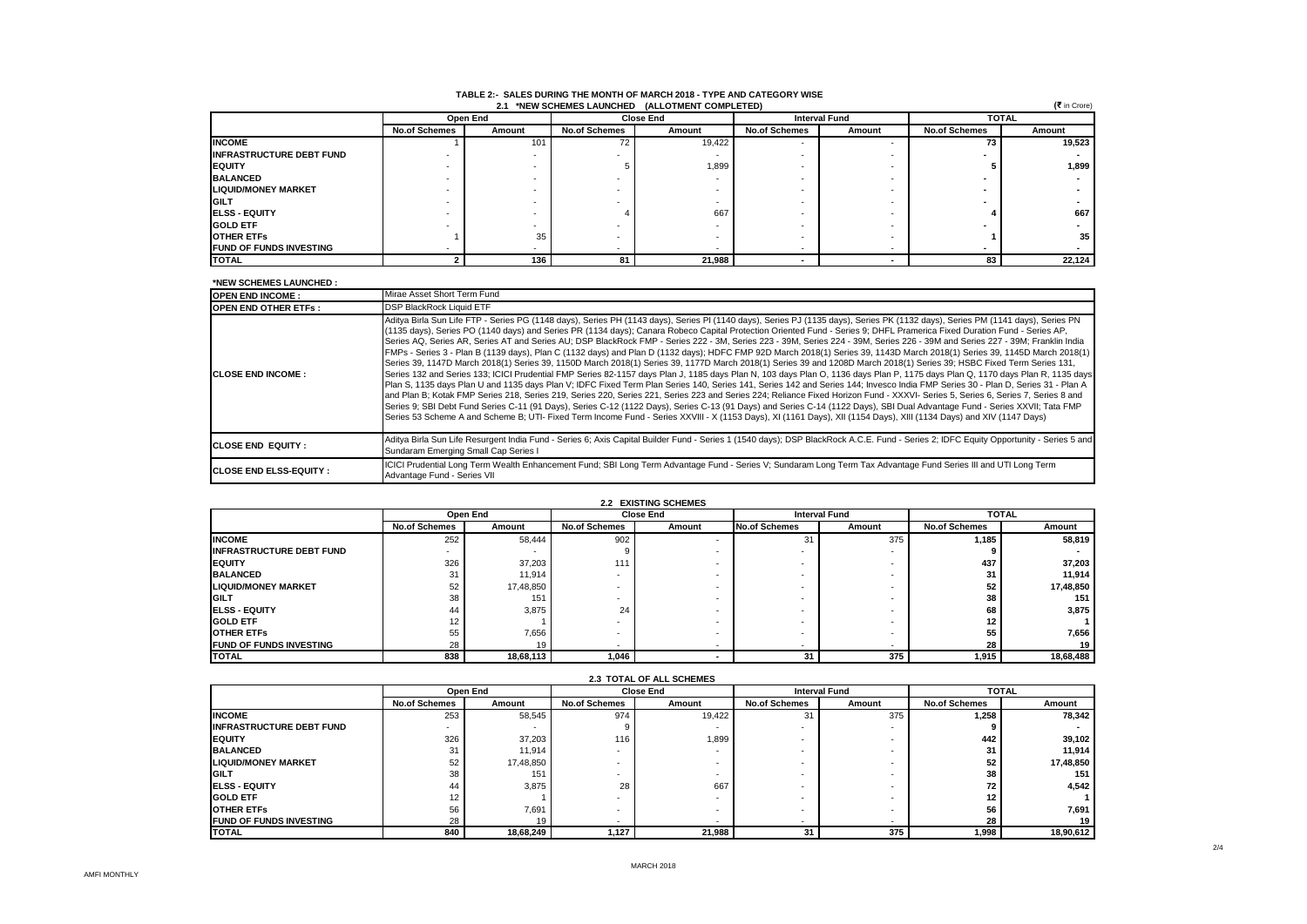#### **REDEMPTIONS / REPURCHASES DURING THE MONTH OF MARCH 2018 CATEGORY & TYPE WISE**

 **(**` **in Crore)**

|                                                   | Open End  | <b>Close End</b> | <b>Interval Fund</b> | <b>TOTAL</b> | Net Inflow / (Outflow)<br>For the Month | Net Inflow / (Outflow)<br>For the Current Year | Net Inflow / (Outflow)<br>For the Previous Year |
|---------------------------------------------------|-----------|------------------|----------------------|--------------|-----------------------------------------|------------------------------------------------|-------------------------------------------------|
| <b>INCOME</b>                                     | 89,549    | 1,760            | 752                  | 92,061       | (13, 719)                               | (5, 851)                                       | 1,20,633                                        |
| <b>INFRASTRUCTURE DEBT FUND</b>                   |           |                  | ۰.                   |              |                                         | 340                                            |                                                 |
| <b>EQUITY</b>                                     | 35,194    | 954              | ۰.                   | 36,148       | 2,954                                   | 1,56,753                                       | 60,270                                          |
| <b>BALANCED</b>                                   | 5,160     |                  | -                    | 5,160        | 6,754                                   | 89,757                                         | 36,610                                          |
| LIQUID/MONEY MARKET                               | 18,03,829 |                  | $\sim$               | 18,03,829    | (54, 979)                               | (2,936)                                        | 95,826                                          |
| GILT                                              | 626       |                  | -                    | 626          | (475)                                   | (3, 277)                                       | (3,306)                                         |
| <b>IELSS - EQUITY</b>                             | 794       | 45               |                      | 839          | 3,703                                   | 14,316                                         | 10,097                                          |
| <b>GOLD ETFS</b>                                  | 63        |                  | ۰                    | 63           | (62)                                    | (835)                                          | (775)                                           |
| <b>OTHER ETFS</b>                                 | 2,609     |                  |                      | 2,609        | 5,082                                   | 23,958                                         | 24,054                                          |
| <b>FUND OF FUNDS INVESTING</b><br><b>OVERSEAS</b> | 29        |                  | $\,$                 | 29           | (10)                                    | (428)                                          | (360)                                           |
| <b>TOTAL</b>                                      | 19,37,853 | 2,759            | 752                  | 19,41,364    | (50, 752)                               | 2,71,797                                       | 3,43,049                                        |

### **Table 4:-**

## **ASSETS UNDER MANAGEMENT AS ON MARCH 31, 2018**

| <b>CATEGORY &amp; TYPE WISE</b>                    |           |                          |                      |              |            |  |  |
|----------------------------------------------------|-----------|--------------------------|----------------------|--------------|------------|--|--|
|                                                    | Open End  | <b>Close End</b>         | <b>Interval Fund</b> | <b>TOTAL</b> | % to Total |  |  |
| <b>INCOME</b>                                      | 6,31,197  | 1,49,927                 | 4,429                | 7,85,553     | 37         |  |  |
| <b>INFRASTRUCTURE DEBT FUND</b>                    |           | 2,468                    |                      | 2,468        | @          |  |  |
| <b>IEQUITY</b>                                     | 6,39,195  | 30,012                   | -                    | 6,69,207     | 31         |  |  |
| <b>BALANCED</b>                                    | 1,72,151  |                          | -                    | 1,72,151     | 8          |  |  |
| <b>ILIQUID/MONEY MARKET</b>                        | 3,35,525  |                          | -                    | 3,35,525     | 16         |  |  |
| <b>IGILT</b>                                       | 11,404    |                          | -                    | 11,404       |            |  |  |
| <b>IELSS - EQUITY</b>                              | 75,598    | 4,985                    | -                    | 80,583       |            |  |  |
| <b>IGOLD ETF</b>                                   | 4,806     |                          | -                    | 4,806        | @          |  |  |
| <b>IOTHER ETFS</b>                                 | 72,888    | $\overline{\phantom{0}}$ | -                    | 72,888       | 3          |  |  |
| <b>IFUND OF FUNDS INVESTING</b><br><b>OVERSEAS</b> | 1.451     | $\,$                     | ۰                    | 1,451        | @          |  |  |
| <b>ITOTAL</b>                                      | 19,44,215 | 1,87,392                 | 4,429                | 21,36,036    | 100        |  |  |
| $21 - 11 - 11 = 401$                               |           |                          |                      |              |            |  |  |

**@ Less than 1 %.**

| Table 5:-             | DATA ON FUND OF FUNDS (DOMESTIC) - MARCH 2018 | (₹ in Crore) |                   |                                                              |                                                            |
|-----------------------|-----------------------------------------------|--------------|-------------------|--------------------------------------------------------------|------------------------------------------------------------|
|                       | No. of Schemes                                | <b>Sales</b> | <b>Redemption</b> | Assets under<br><b>Management</b><br>as on<br>March 31, 2018 | Average Assets under<br><b>Management for the</b><br>Month |
| <b>IFund of Funds</b> | 40                                            | 71           | <b>158</b>        | 4.271                                                        | 4.297                                                      |

## **Note :**

 1. Fund of Funds is a scheme wherein the assets are invested in the existing schemes of mutual funds and hence, the figures indicated herein are included in tables 1 to 4. Data on fund of funds is given for information only.